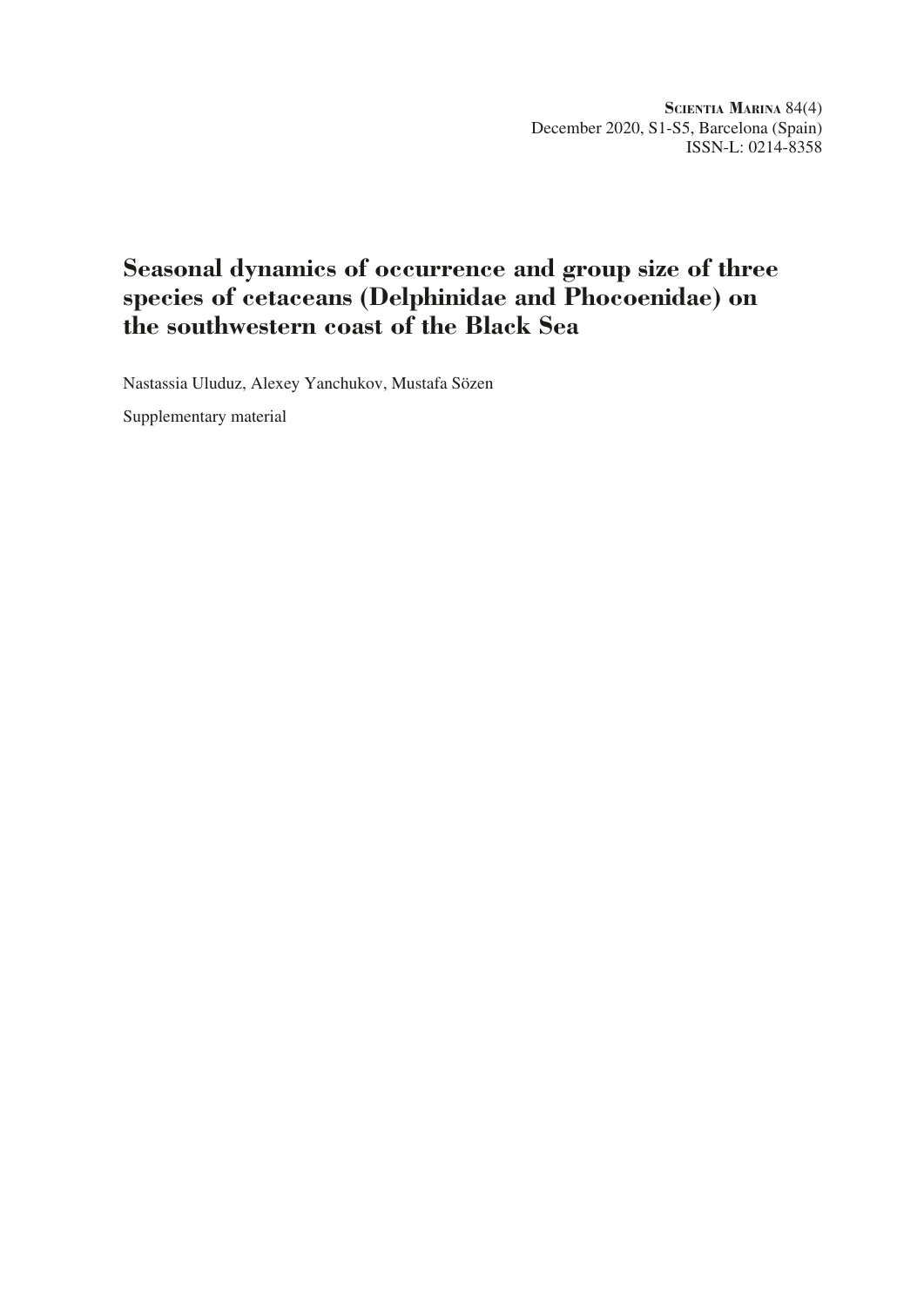| Year/month                | Observed     | Seasonal component             | x<br>Trend             | Random error                |
|---------------------------|--------------|--------------------------------|------------------------|-----------------------------|
| <b>Tursiops truncatus</b> |              |                                |                        |                             |
| 2018                      |              |                                |                        |                             |
| January                   | 0.38         | $-0.27968750$                  | <b>NA</b>              | NA                          |
| February                  | 1.50         | $-0.12760417$                  | NA                     | <b>NA</b>                   |
| March                     | 0.50         | 0.12281250                     | <b>NA</b>              | <b>NA</b>                   |
| April<br>May              | 1.19<br>0.83 | 0.78531250<br>$-0.48385417$    | <b>NA</b><br><b>NA</b> | $_{\rm NA}$<br><b>NA</b>    |
| June                      | 0.50         | 0.16072917                     | <b>NA</b>              | <b>NA</b>                   |
| July                      | 0.39         | $-0.03427083$                  | 0.6183333              | $-0.194062500$              |
| August                    | 0.25         | $-0.01093750$                  | 0.5733333              | -0.312395833                |
| September                 | 0.00         | $-0.41927083$                  | 0.5441667              | $-0.124895833$              |
| October                   | 0.17         | -0.24364583                    | 0.5695833              | -0.155937500                |
| November<br>December      | 0.00<br>1.75 | $-0.67031250$<br>1.20072917    | 0.5583333<br>0.5479167 | 0.111979167<br>0.001354167  |
| 2019                      |              |                                |                        |                             |
| January                   | 0.30         | $-0.27968750$                  | 0.5783333              | 0.001354167                 |
| February                  | 0.50         | $-0.12760417$                  | 0.6262500              | 0.001354167                 |
| March                     | 0.80         | 0.12281250                     | 0.6758333              | 0.001354167                 |
| April                     | 1.50         | 0.78531250                     | 0.7133333              | 0.001354167                 |
| May                       | 0.25         | -0.48385417                    | 0.7325000              | 0.001354167                 |
| June<br>July              | 0.83<br>0.79 | 0.16072917<br>$-0.03427083$    | 0.6679167<br>0.6275000 | 0.00134167<br>0.196770833   |
| August                    | 1.00         | $-0.01093750$                  | 0.6958333              | 0.315104167                 |
| September                 | 0.44         | $-0.41927083$                  | 0.7316667              | 0.127604167                 |
| October                   | 0.63         | $-0.24364583$                  | 0.7150000              | 0.158645833                 |
| November                  | 0.00         | $-0.67031250$                  | 0.7795833              | $-0.109270833$              |
| December                  | 0.20         | 1.20072917                     | NA                     | NA                          |
| 2020                      | 0.88         |                                | <b>NA</b>              |                             |
| January<br>February       | 1.56         | $-0.27968750$<br>$-0.12760417$ | <b>NA</b>              | NA<br>NA                    |
| March                     | 0.60         | 0.12281250                     | <b>NA</b>              | NA                          |
| April                     | 1.30         | 0.78531250                     | <b>NA</b>              | NA                          |
| May                       | 2.00         | $-0.48385417$                  | <b>NA</b>              | <b>NA</b>                   |
| Phocoena phocoena<br>2018 |              |                                |                        |                             |
| January                   | 0.50         | 0.46381944                     | <b>NA</b>              | <b>NA</b>                   |
| February                  | 0.30         | -0.80826389                    | <b>NA</b>              | <b>NA</b>                   |
| March                     | 0.79         | 0.05006944                     | <b>NA</b>              | <b>NA</b>                   |
| April                     | 1.94         | 2.48006944                     | <b>NA</b>              | <b>NA</b>                   |
| May                       | 0.50         | 0.65006944                     | NA                     | <b>NA</b>                   |
| June<br>July              | 0.21<br>0.06 | -0.15284722<br>-0.18180556     | <b>NA</b><br>0.4500000 | <b>NA</b><br>0.208194444    |
| August                    | 0.00         | $-0.16555556$                  | 0.4666667              | $-0.301111111$              |
| September                 | 0.00         | -0.77222222                    | 0.4587500              | 0.313472222                 |
| October                   | 0.00         | $-0.79868056$                  | 0.5212500              | 0.277430556                 |
| November                  | 0.00         | $-0.82805556$                  | 0.6208333              | 0.207222222                 |
| December                  | 0.75         | 0.06340278                     | 0.6816667              | 0.004930556                 |
| 2019                      | 1.20         | 0.46381944                     |                        |                             |
| January<br>February       | 0.00         | $-0.80826389$                  | 0.7312500<br>0.8033333 | 0.004930556<br>0.004930556  |
| March                     | 0.90         | 0.05006944                     | 0.8450000              | 0.004930556                 |
| April                     | 3.33         | 2.48006944                     | 0.8450000              | 0.004930556                 |
| May                       | 1.50         | 0.65006944                     | 0.8450000              | 0.004930556                 |
| June                      | 0.67         | -0.15284722                    | 0.8179167              | 0.004930556                 |
| July                      | 0.79         | $-0.18180556$                  | 0.7537500              | 0.218055556                 |
| August<br>September       | 1.00<br>0.00 | $-0.16555556$<br>$-0.77222222$ | 0.8545833<br>1.0758333 | 0.310972222<br>-0.303611111 |
| October                   | 0.00         | $-0.79868056$                  | 1.0662500              | $-0.267569444$              |
| November                  | 0.00         | $-0.82805556$                  | 1.0254167              | $-0.197361111$              |
| December                  | 0.10         | 0.06340278                     | NA                     | NA                          |
| 2020                      |              |                                |                        |                             |
| January                   | 0.31         | 0.46381944                     | <b>NA</b>              | NA                          |
| February                  | 3.31<br>2.90 | -0.80826389<br>0.05006944      | NA<br><b>NA</b>        | $_{\rm NA}$<br><b>NA</b>    |
| March<br>April            | 1.10         | 2.48006944                     | <b>NA</b>              | <b>NA</b>                   |
| May                       | 2.75         | 0.65006944                     | <b>NA</b>              | NA                          |
| Delphinus delphis         |              |                                |                        |                             |
| 2018                      |              |                                |                        |                             |
| January                   | 0.08         | 0.25097222                     | <b>NA</b>              | <b>NA</b>                   |
| February                  | 0.00         | $-0.62097222$                  | NA                     | NA                          |
| March                     | 0.21<br>0.25 | -0.53763889                    | NA<br><b>NA</b>        | <b>NA</b><br><b>NA</b>      |
| April<br>May              | 0.17         | 0.03236111<br>3.12069444       | <b>NA</b>              | <b>NA</b>                   |
| June                      | 0.29         | 0.13944444                     | <b>NA</b>              | <b>NA</b>                   |
| July                      | 0.06         | $-0.30472222$                  | 0.1579167              | 0.20680556                  |

Table S1. Decomposition of the sighting frequency time series into three components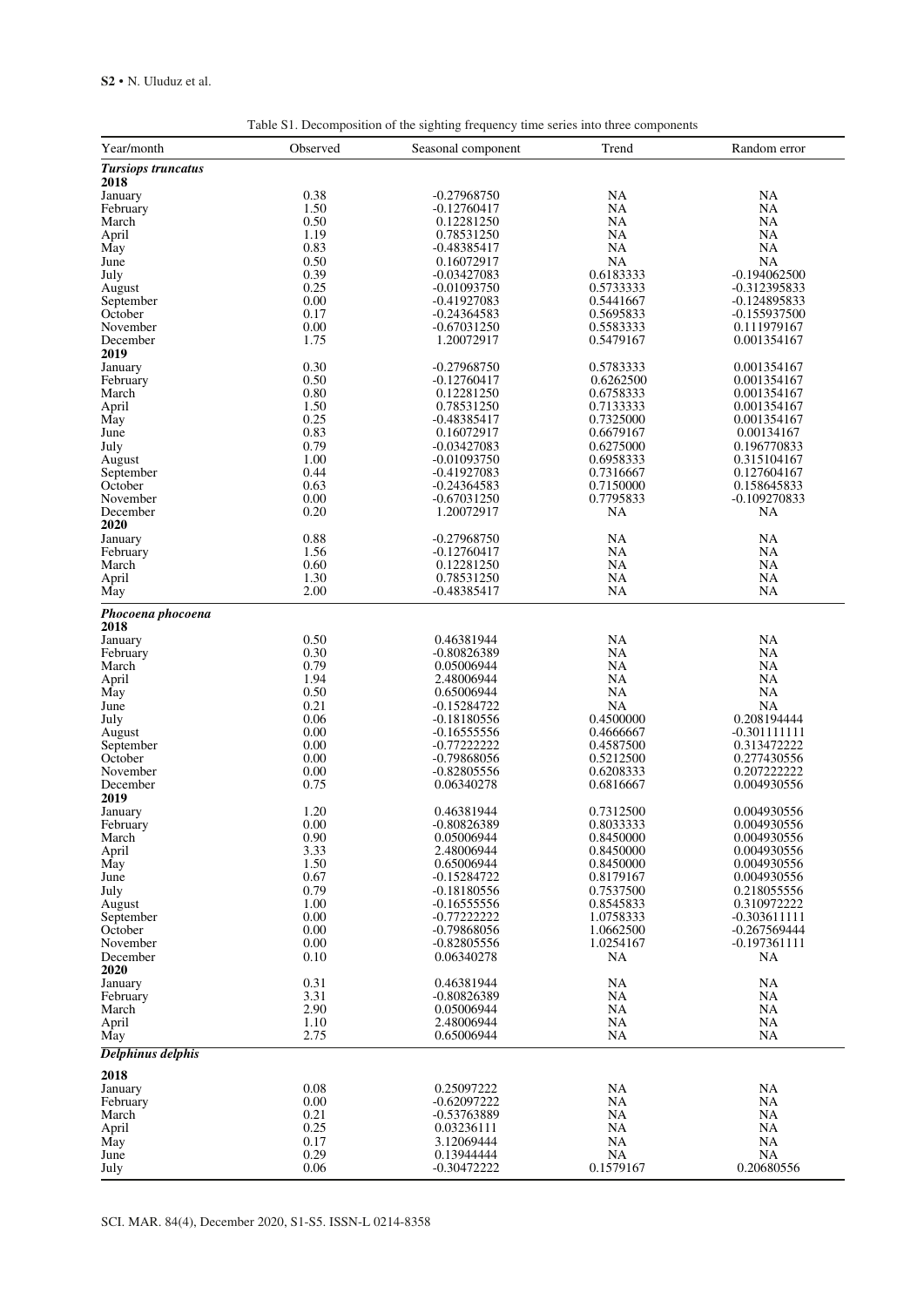| Year/month | Observed | Seasonal component | Trend     | Random error  |
|------------|----------|--------------------|-----------|---------------|
| August     | 0.00     | $-0.21993056$      | 0.1691667 | 0.05076389    |
| September  | 0.25     | $-0.18243056$      | 0.1645833 | 0.26784722    |
| October    | 0.00     | $-0.42493056$      | 0.1775000 | 0.24743056    |
| November   | 0.20     | $-0.42243056$      | 0.3441667 | 0.27826389    |
| December   | 0.25     | $-0.32847222$      | 0.5125000 | 0.06597222    |
| 2019       |          |                    |           |               |
| January    | 0.35     | 0.25097222         | 0.5350000 | 0.06597222    |
| February   | 0.00     | $-0.62097222$      | 0.5550000 | 0.06597222    |
| March      | 0.10     | $-0.53763889$      | 0.5716667 | 0.06597222    |
| April      | 0.67     | 0.03236111         | 0.5716667 | 0.06597222    |
| May        | 3.75     | 3.12069444         | 0.5633333 | 0.06597222    |
| June       | 0.75     | 0.13944444         | 0.5445833 | 0.06597222    |
| July       | 0.14     | $-0.30472222$      | 0.5195833 | $-0.07486111$ |
| August     | 0.40     | $-0.21993056$      | 0.5387500 | 0.08118056    |
| September  | 0.25     | $-0.18243056$      | 0.5683333 | $-0.13590278$ |
| October    | 0.00     | $-0.42493056$      | 0.5404167 | $-0.11548611$ |
| November   | 0.00     | $-0.42243056$      | 0.5687500 | $-0.14631944$ |
| December   | 0.00     | $-0.32847222$      | <b>NA</b> | NA            |
| 2020       |          |                    |           |               |
| January    | 0.00     | 0.25097222         | <b>NA</b> | NA            |
| February   | 0.81     | $-0.62097222$      | <b>NA</b> | NA            |
| March      | 0.00     | $-0.53763889$      | <b>NA</b> | NA            |
| April      | 0.10     | 0.03236111         | <b>NA</b> | NA            |
| May        | 5.00     | 3.12069444         | NA        | NA            |

Mean seasonal effects (\$figure) extracted from the sighting frequency time series

## *Tursiops truncatus*

\$figure

 [1] -0.27968750 -0.12760417 0.12281250 0.78531250 -0.48385417 0.16072917 [7] -0.03427083 -0.01093750 -0.41927083 -0.24364583 -0.67031250 1.20072917

# *Phocoena phocoena*

\$figure

 [1] 0.46381944 -0.80826389 0.05006944 2.48006944 0.65006944 -0.15284722 [7] -0.18180556 -0.16555556 -0.77222222 -0.79868056 -0.82805556 0.06340278

# *Delphinus delphis*

\$figure

 [1] -0.25097222 -0.62097222 -0.53763889 0.03236111 3.12069444 0.13944444 [7] -0.30472222 -0.21993056 -0.18243056 -0.42493056 -0.42243056 -0.32847222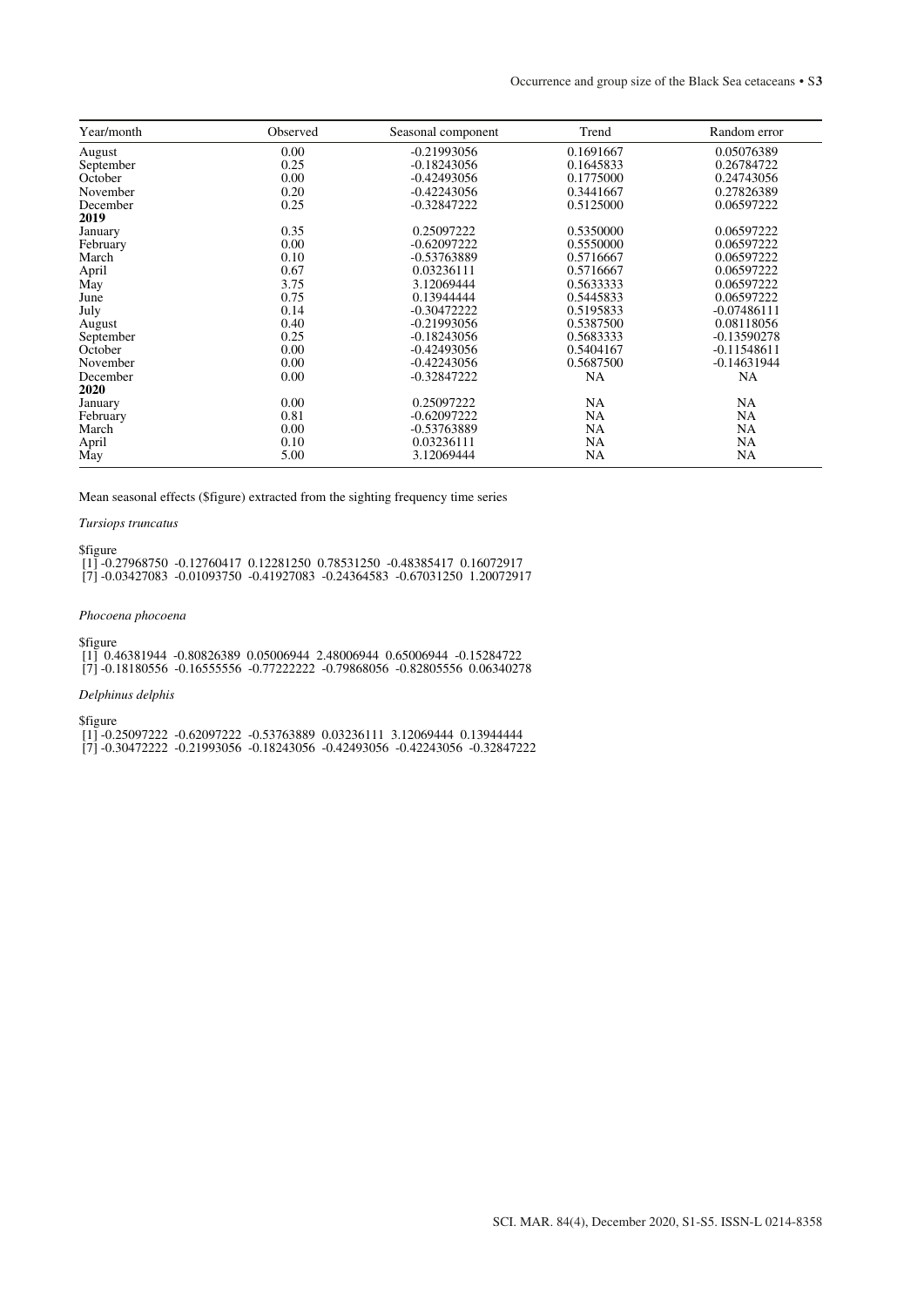| Year/month                | Observed     | Seasonal component          | Trend                  | Random error                     |
|---------------------------|--------------|-----------------------------|------------------------|----------------------------------|
| <b>Tursiops truncatus</b> |              |                             |                        |                                  |
| 2018                      |              |                             |                        |                                  |
| January                   | 2.40         | 0.3609028                   | NA                     | NA                               |
| February                  | 2.86         | 3.6492361                   | NA                     | NA                               |
| March                     | 8.60         | 0.7700694                   | NA                     | NA                               |
| April                     | 4.40         | 0.6909028                   | NA                     | NA                               |
| May                       | 2.80         | -2.6549306                  | NA                     | NA                               |
| June<br>July              | 2.80<br>2.00 | 0.2838194<br>-0.7324306     | <b>NA</b><br>2.835417  | <b>NA</b><br>$-0.102986111$      |
| August                    | 1.30         | $-0.8415972$                | 2.977500               | $-0.835902778$                   |
| September                 | 0.00         | $-1.6236806$                | 2.885417               | $-1.261736111$                   |
| October                   | 2.30         | 0.3684028                   | 2.616667               | $-0.685069444$                   |
| November                  | 0.00         | -2.3915972                  | 2.454167               | -0.062569444                     |
| December                  | 4.43         | 2.1209028                   | 2.341667               | -0.032569444                     |
| 2019                      |              |                             |                        |                                  |
| January<br>February       | 2.67<br>6.00 | 0.3609028<br>3.6492361      | 2.341667<br>2.383333   | $-0.032569444$<br>$-0.032569444$ |
| March                     | 3.25         | 0.7700694                   | 2.512500               | $-0.032569444$                   |
| April                     | 3.30         | 0.6909028                   | 2.641667               | $-0.032569444$                   |
| May                       | 0.00         | $-2.6549306$                | 2.687500               | -0.032569444                     |
| June                      | 2.90         | 0.2838194                   | 2.648750               | $-0.032569444$                   |
| July                      | 1.90         | -0.7324306                  | 2.594583               | 0.037847222                      |
| August                    | 2.40         | $-0.8415972$                | 2.470833               | 0.770763889                      |
| September<br>October      | 2.00<br>3.40 | -1.6236806                  | 2.427083<br>2.411667   | 1.196597222                      |
| November                  | 0.00         | 0.3684028<br>-2.3915972     | 2.394167               | 0.619930556<br>$-0.002569444$    |
| December                  | 3.50         | 2.1209028                   | NA                     | NA                               |
| 2020                      |              |                             |                        |                                  |
| January                   | 2.30         | 0.3609028                   | NA                     | NA                               |
| February                  | 3.40         | 3.6492361                   | NA                     | NA                               |
| March                     | 4.80         | 0.7700694                   | NA                     | NA                               |
| April                     | 1.38<br>1.50 | 0.6909028                   | <b>NA</b>              | NA                               |
| May                       |              | $-2.6549306$                | NA                     | NA                               |
| Phocoena phocoena         |              |                             |                        |                                  |
| 2018                      |              |                             |                        |                                  |
| January                   | 1.46         | 0.49243056                  | NA                     | NA                               |
| February                  | 2.60         | -1.37631944                 | <b>NA</b>              | NA                               |
| March                     | 2.81<br>2.23 | -0.03631944                 | NA<br>NA               | NA<br>NA                         |
| April<br>May              | 1.00         | 0.62368056<br>0.68368056    | <b>NA</b>              | NA                               |
| June                      | 1.40         | 2.93159722                  | <b>NA</b>              | NA                               |
| July                      | 1.00         | -0.09173611                 | 1.1929167              | $-0.10118056$                    |
| August                    | 0.00         | $-0.09152778$               | 1.0966667              | -1.00513889                      |
| September                 | 0.00         | $-1.24923611$               | 0.9312500              | 0.31798611                       |
| October                   | 0.00         | -1.22048611                 | 0.8687500              | 0.35173611                       |
| November<br>December      | 0.00<br>1.67 | $-1.22111111$<br>0.55534722 | 0.9116667<br>1.0841667 | 0.30944444<br>0.03048611         |
| 2019                      |              |                             |                        |                                  |
| January                   | 1.75         | 0.49243056                  | 1.2270833              | 0.03048611                       |
| February                  | 0.00         | -1.37631944                 | 1.3458333              | 0.03048611                       |
| March                     | 1.44         | $-0.03631944$               | 1.4458333              | 0.03048611                       |
| April                     | 2.10         | 0.62368056                  | 1.4458333              | 0.03048611                       |
| May<br>June               | 2.16<br>4.38 | 0.68368056<br>2.93159722    | 1.4458333<br>1.4179167 | 0.03048611<br>0.03048611         |
| July                      | 1.45         | $-0.09173611$               | 1.3795833              | 0.16215278                       |
| August                    | 2.40         | $-0.09152778$               | 1.4254167              | 1.06611111                       |
| September                 | 0.00         | $-1.24923611$               | 1.5062500              | $-0.25701389$                    |
| October                   | 0.00         | $-1.22048611$               | 1.5112500              | $-0.29076389$                    |
| November                  | 0.00         | $-1.22111111$               | 1.4695833              | $-0.24847222$                    |
| December<br>2020          | 1.00         | 0.55534722                  | NA                     | NA                               |
| January                   | 1.50         | 0.49243056                  | NA                     | NA                               |
| February                  | 1.35         | -1.37631944                 | NA                     | NA                               |
| March                     | 2.03         | $-0.03631944$               | NA                     | NA                               |
| April                     | 1.63         | 0.62368056                  | NA                     | <b>NA</b>                        |
| May                       | 1.63         | 0.68368056                  | NA                     | NA                               |
| Delphinus delphis         |              |                             |                        |                                  |
| 2018                      |              |                             |                        |                                  |
| January                   | 3.50         | $-0.6534375$                | NA                     | NA                               |
| February<br>March         | 0.00<br>4.70 | $-4.5221875$<br>7.2278125   | NA<br>NA               | NA<br>NA                         |
| April                     | 2.75         | 0.9465625                   | NA                     | NA                               |
| May                       | 5.50         | $-0.1867708$                | NA                     | <b>NA</b>                        |
| June                      | 3.86         | $-0.5451042$                | NA                     | <b>NA</b>                        |
| July                      | 8.00         | 7.2211458                   | 2.813333               | $-2.0344792$                     |

Table S2. Decomposition of the group size time series into three components.